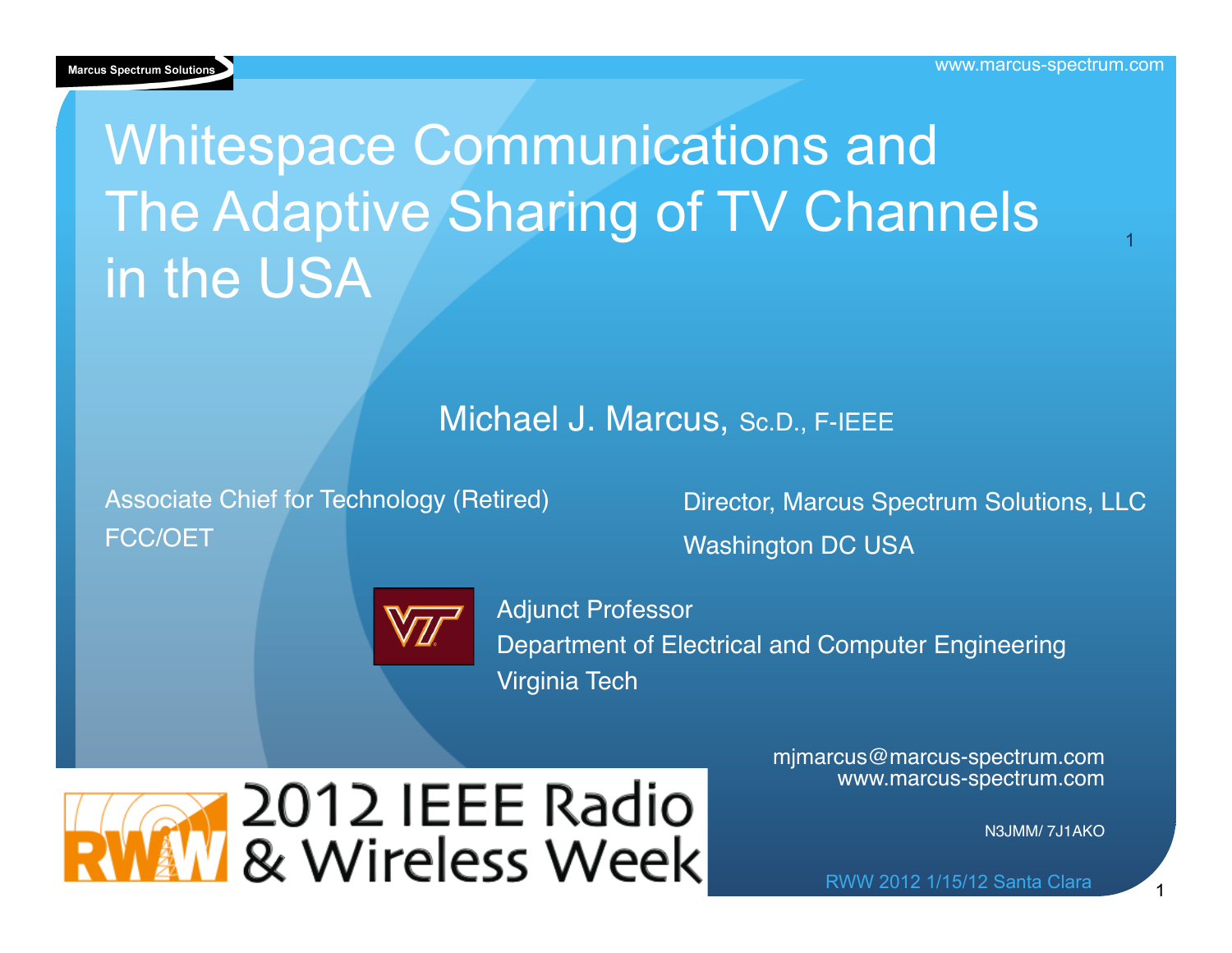

# **Outline**

- Why sharing is important
- TV whitespace origin and technical issues
- Wireless mic issue
- FCC decision and remaining issues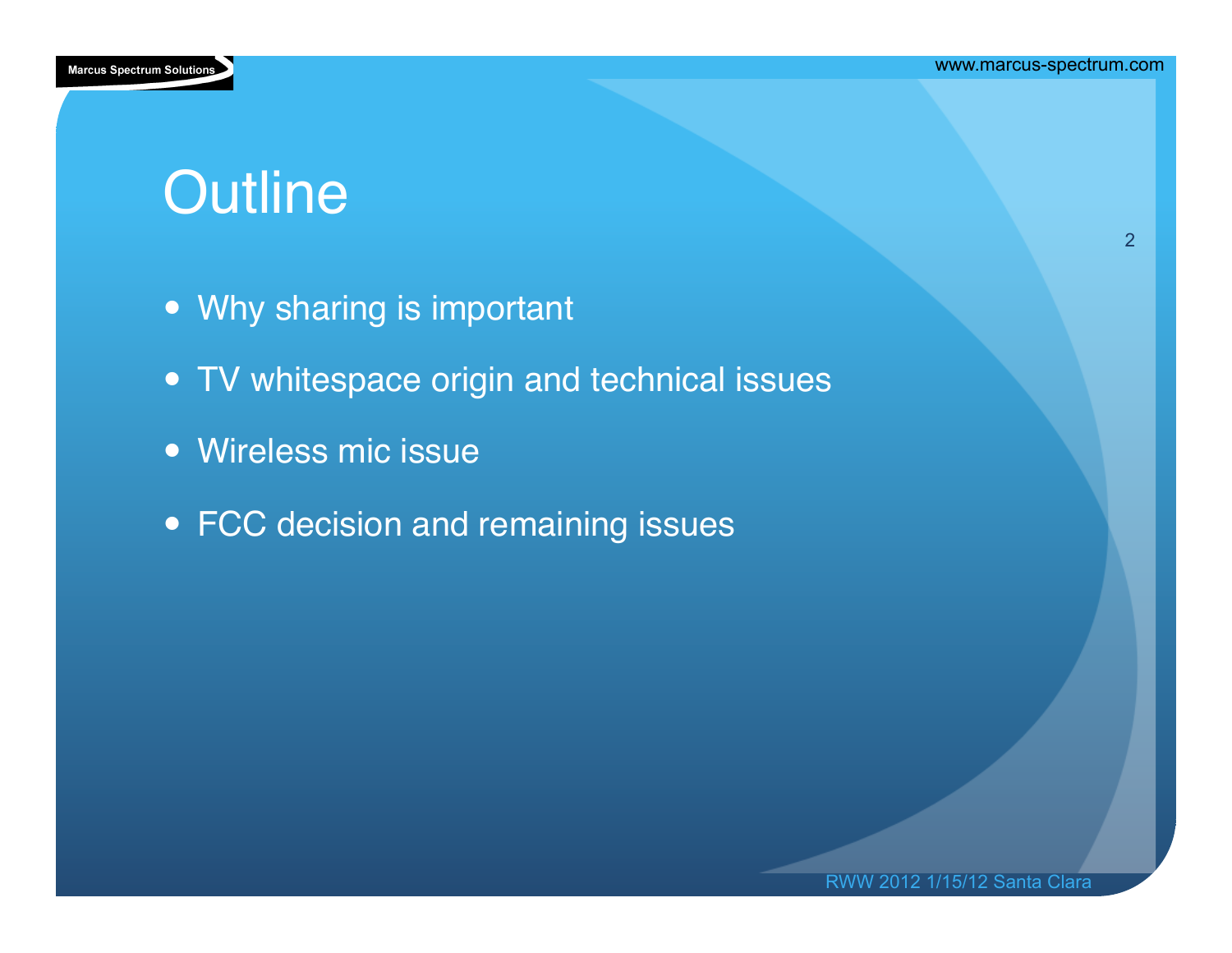

# Engineer's viewpoint

• Around the world - for better or for worse - wireless is more regulated than most other technologies



In wireless, regulations are just as real **<u>•</u>** 

**as Maxwell's equations!** 



RWW 2012 1/15/12 Santa Clara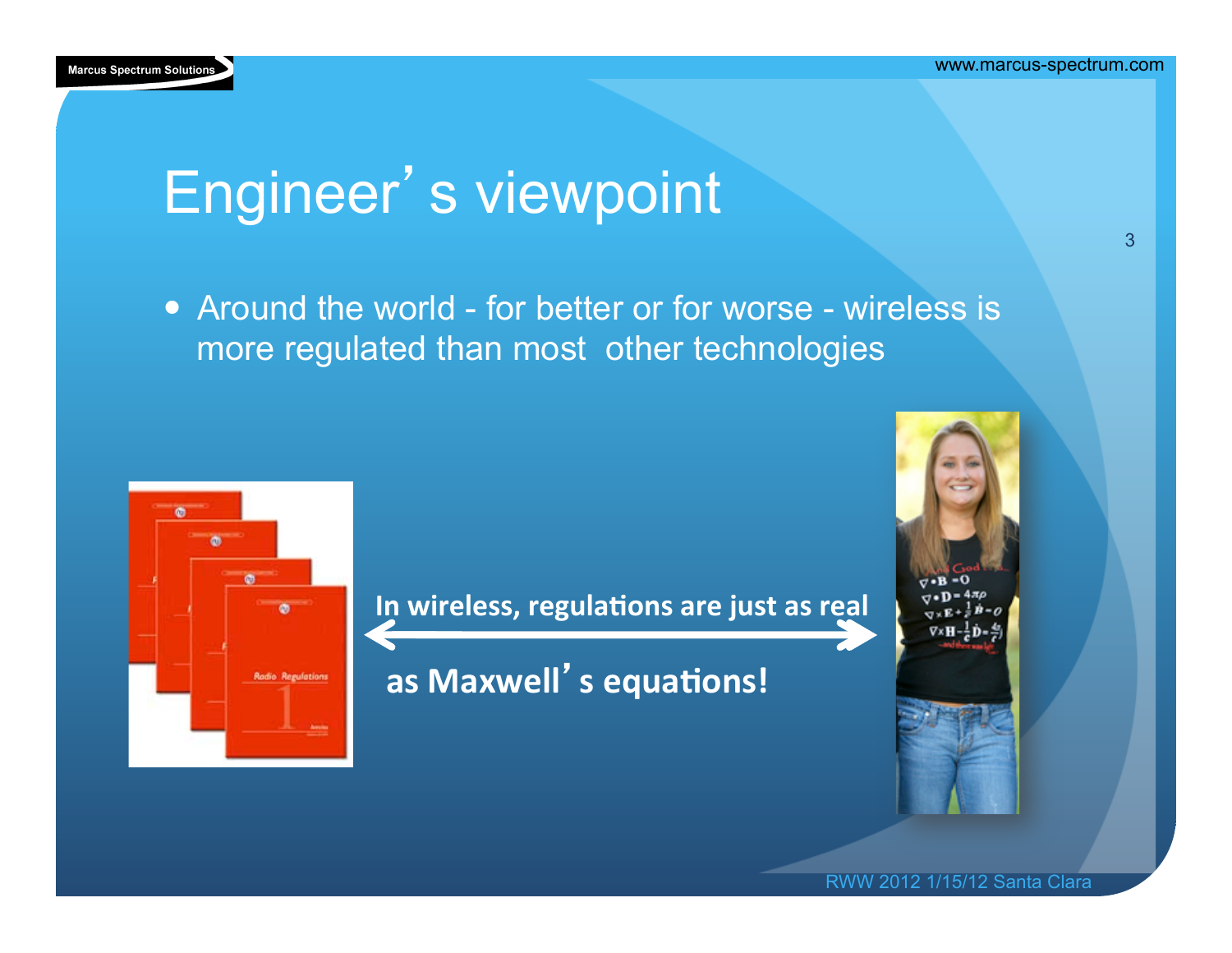

# Why Sharing is Important

- Like "beach front property", spectrum is finite
- While there is unused spectrum above 95 GHz, spectrum below 30 GHz with attractive propagation qualities is generally licensed/assigned
	- Although *not* necessarily used heavily in time and location!
- Wireless communications is a key driver to both economic growth *and* public safety programs in *both*  industrialized countries and developing countries
- Spectrum is a key resource for wireless systems and must be "recycled" as much as possible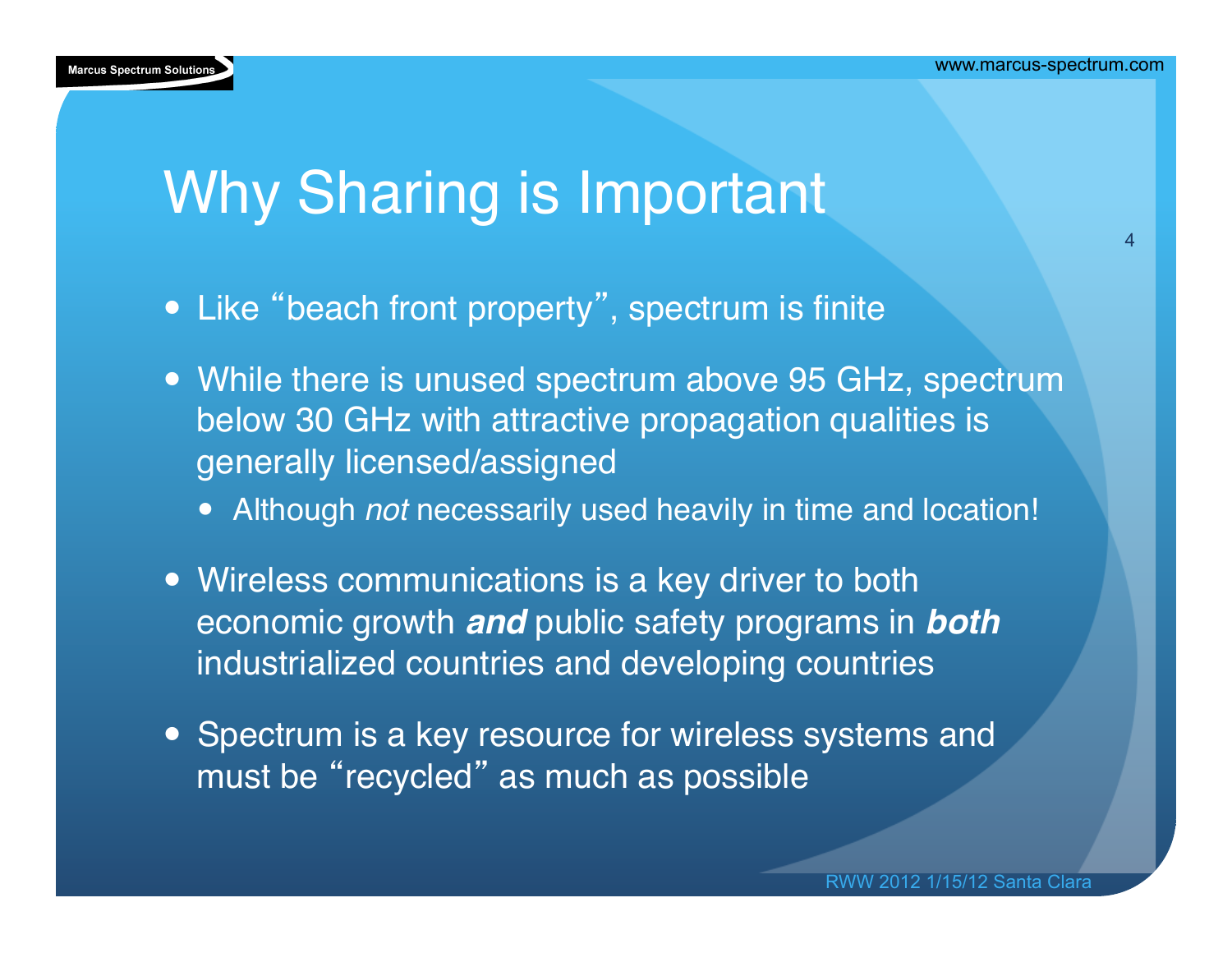

# Recycling Spectrum

- Tensions/Conflicts
	- Exclusive licensing has many benefits:
		- Sole user with authority and financial incentives to innovate in many cases
		- Interference resolution straightforward
	- *But* exclusive license holders incentive are *not always* the same as public's:
		- May wish to minimize competition and crosselastic services
		- No direct benefit from spectrum sharing and associated risk of interference –whether real or imagined
		- "Receiver problem"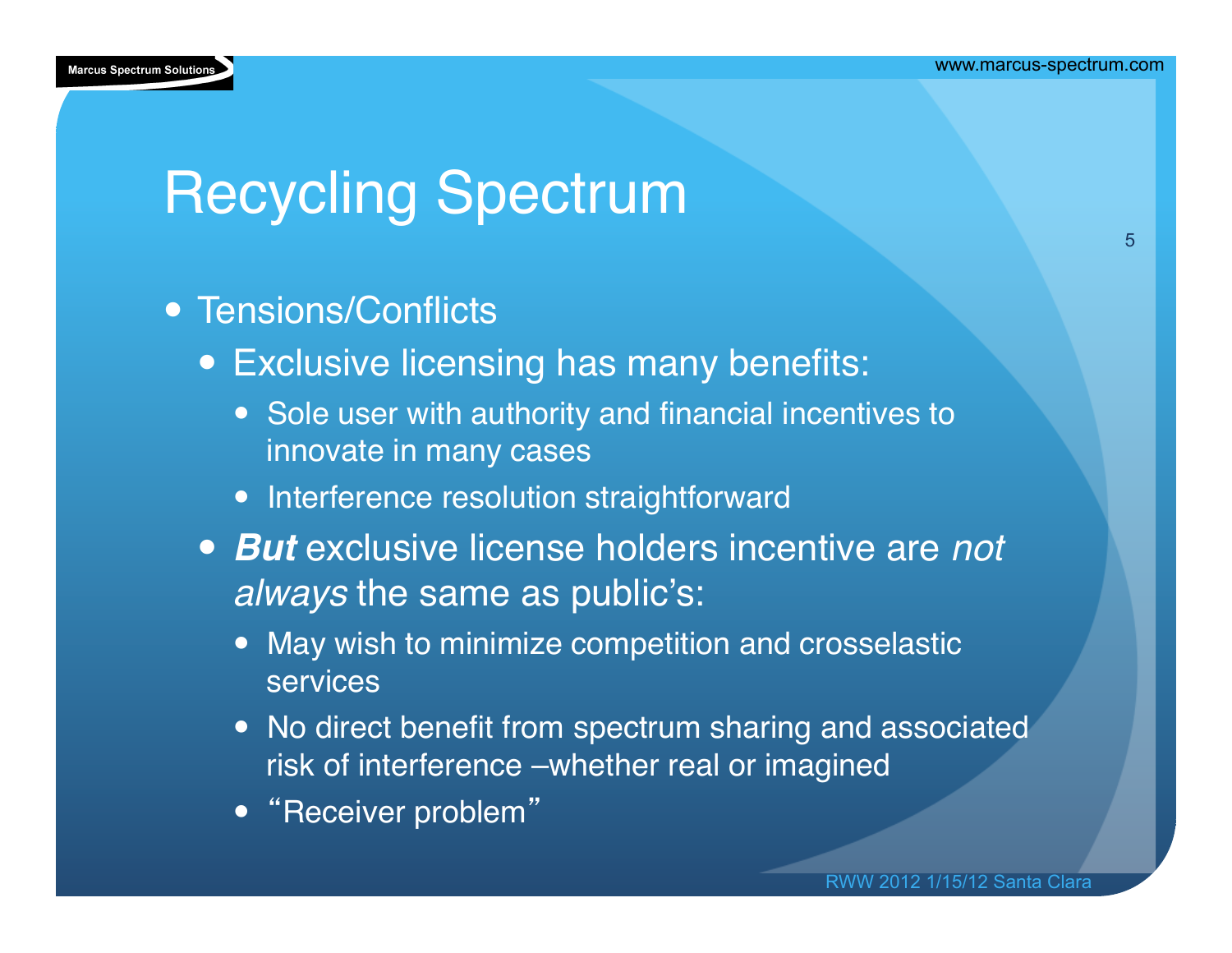

#### Genesis of TV Whitespace Issue

- Began as part of 2003 Spectrum Policy Task Force Study to use cognitive radio technology to recycle spectrum idle in practice
- TV spectrum viewed as "low lying fruit" since:
	- **Transmitters on usually 24/7 in fixed locations**
	- Lots of "whitespace"
	- High transmit antennas
	- Well defined 6 MHz ATSC signal with lots of structure nd high frequency and time stability
	- → Cyclostationary detectors appeared feasible for detecting ATSC signals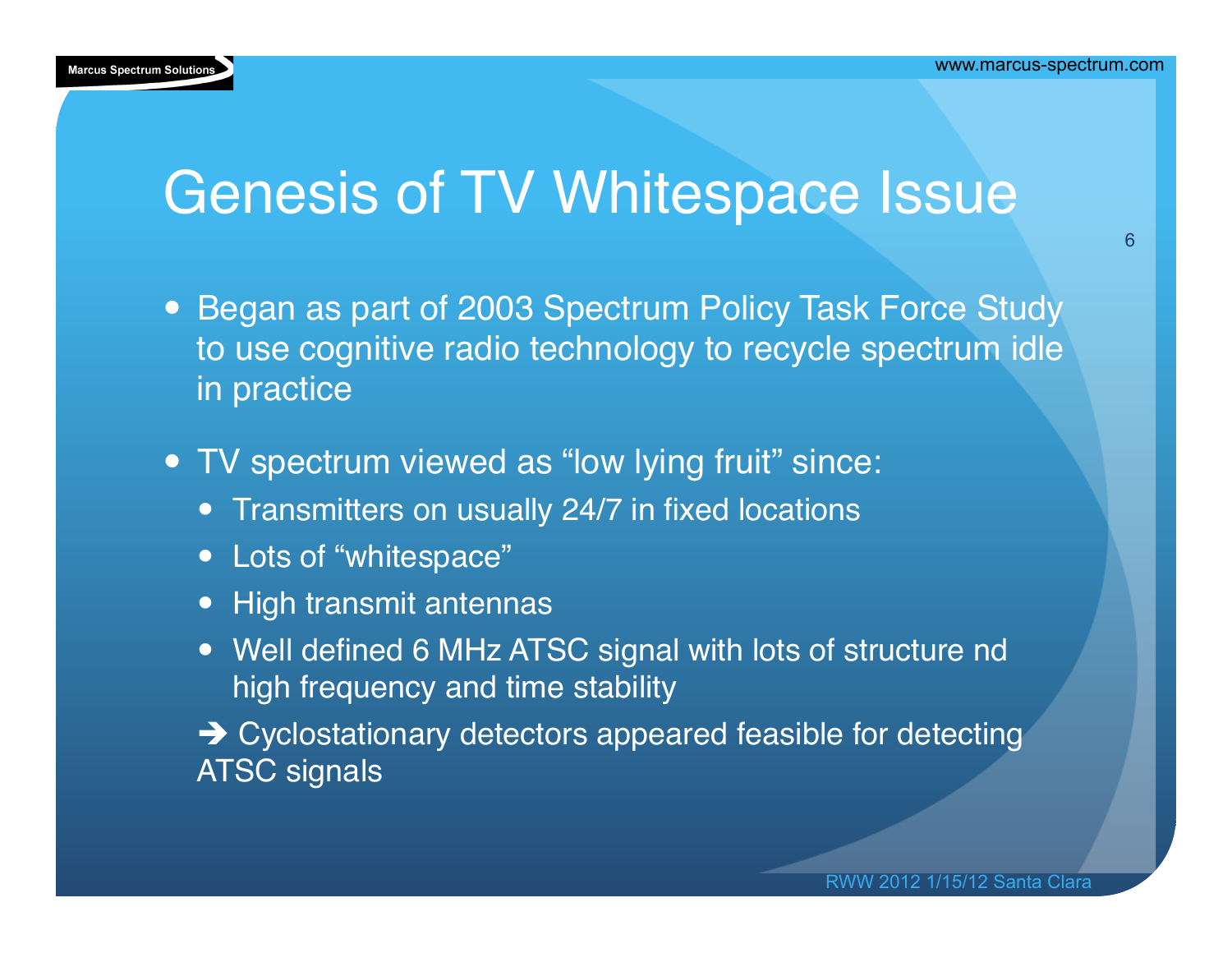

#### Cyclostationary Detectors

- The issue for a cognitive radio is not to receive the primary signal, but to detect the primary signal
	- ATSC DTV signals have 18 Mbps in 6 MHz
- Detector does hypothesis testing on whether a signal with the specified format is present or not
	- Does not need to demodulate 18,000,000 bps, rather can take a long integration time to **make 1 decision**
	- US DTV receivers have a sensitivity of about -85 dBm
		- Cyclostationary detectors were shown in FCC testing to be reliable at -120 dBm for detecting ATSC signals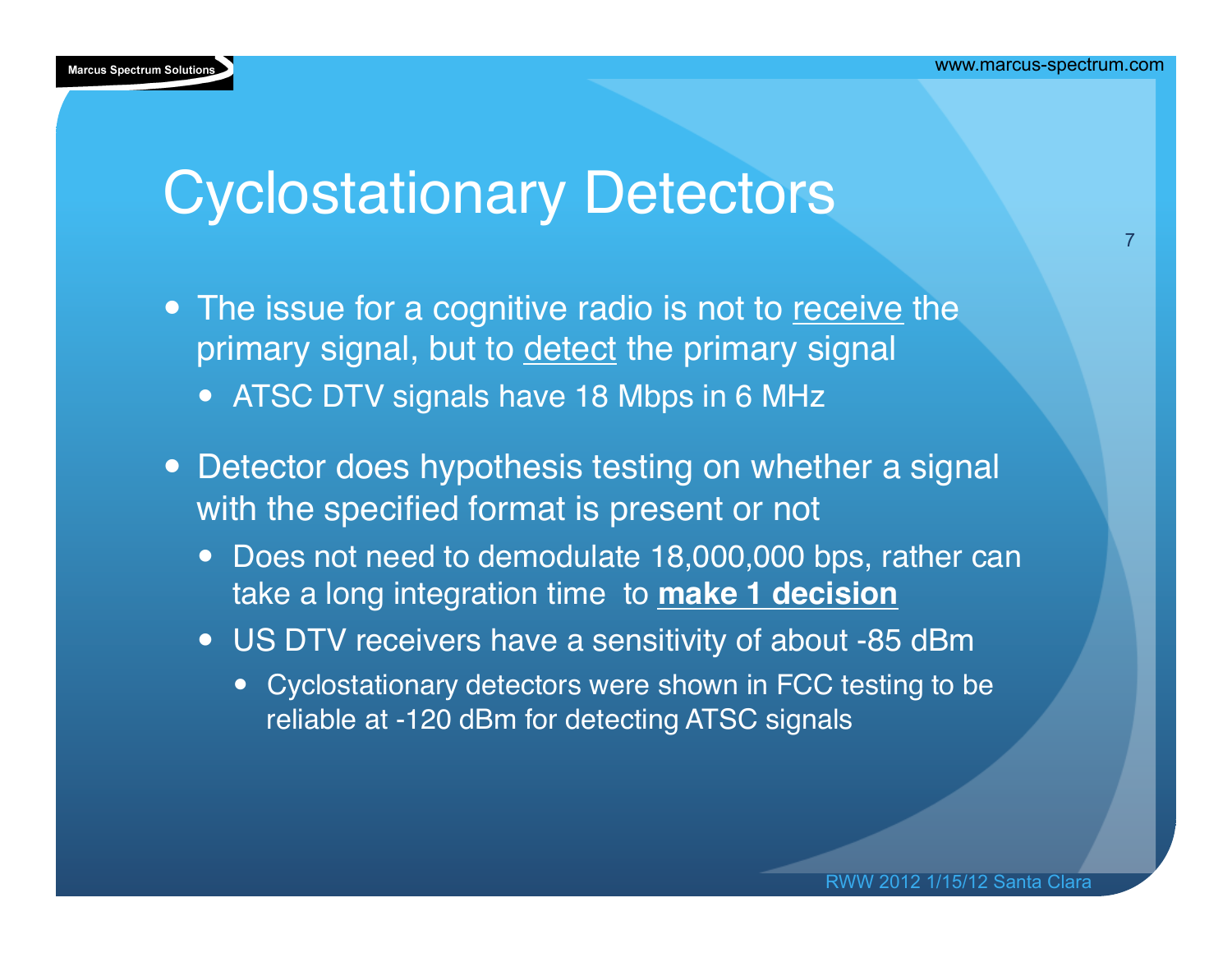# US Wireless Mic Problem - 1

- FCC for decades allowed broadcasters and film producers to use TV white space for "Broadcast Auxiliary"/Part 74 uses
	- Only there "eligibles" were permitted to use this spectrum on a secondary basis as it was assumed they could manually coordinate with each other on details
	- With falling electronics costs a few manufacturers entered illicit/illegal wireless mic business for theatres, conference centers, event DJs, etc. rather than try to change FCC rules
	- Record murky on whether FCC knew this or if low level FCC managers condoned illicit use with "benign neglect"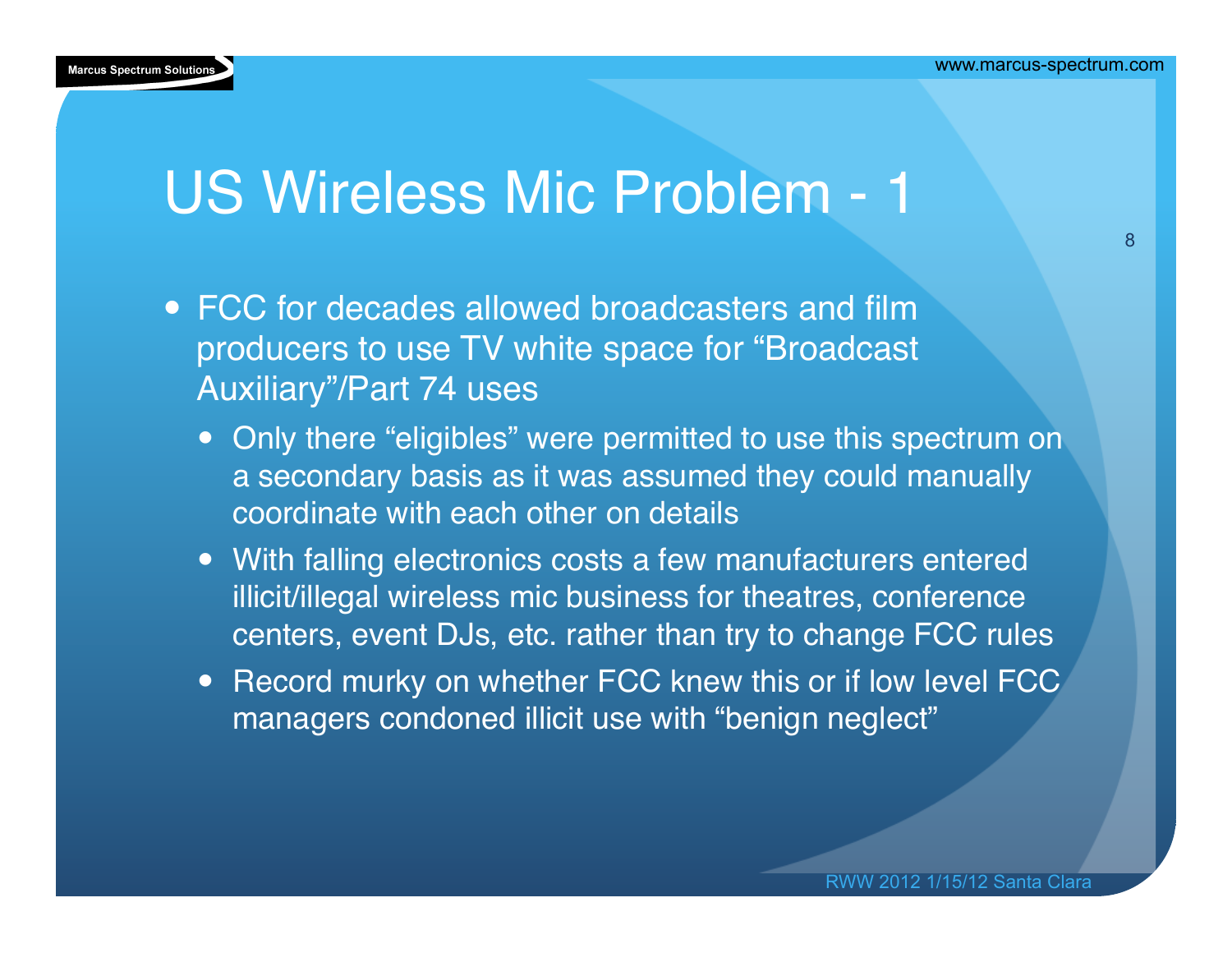#### **Marcus Spectrum Solutions**

# US Wireless Mic Problem - 2

- Cyclostationary detectors impractical for wireless mic detection
	- Difficult near/far geometry possible in worst case
	- Mics generally use wideband FM
	- In contrast to ATSC, modulation parameters and frequency stability not well defined
- Including wireless mic problem made cyclostationary detector solution impossible for TV whitespace
	- Beacon solution had technical appeal but no user interest
	- Irony is that continuing wireless mic long term use in white space may be impractical for various reasons and alternative long term solution will probably be necessary!



9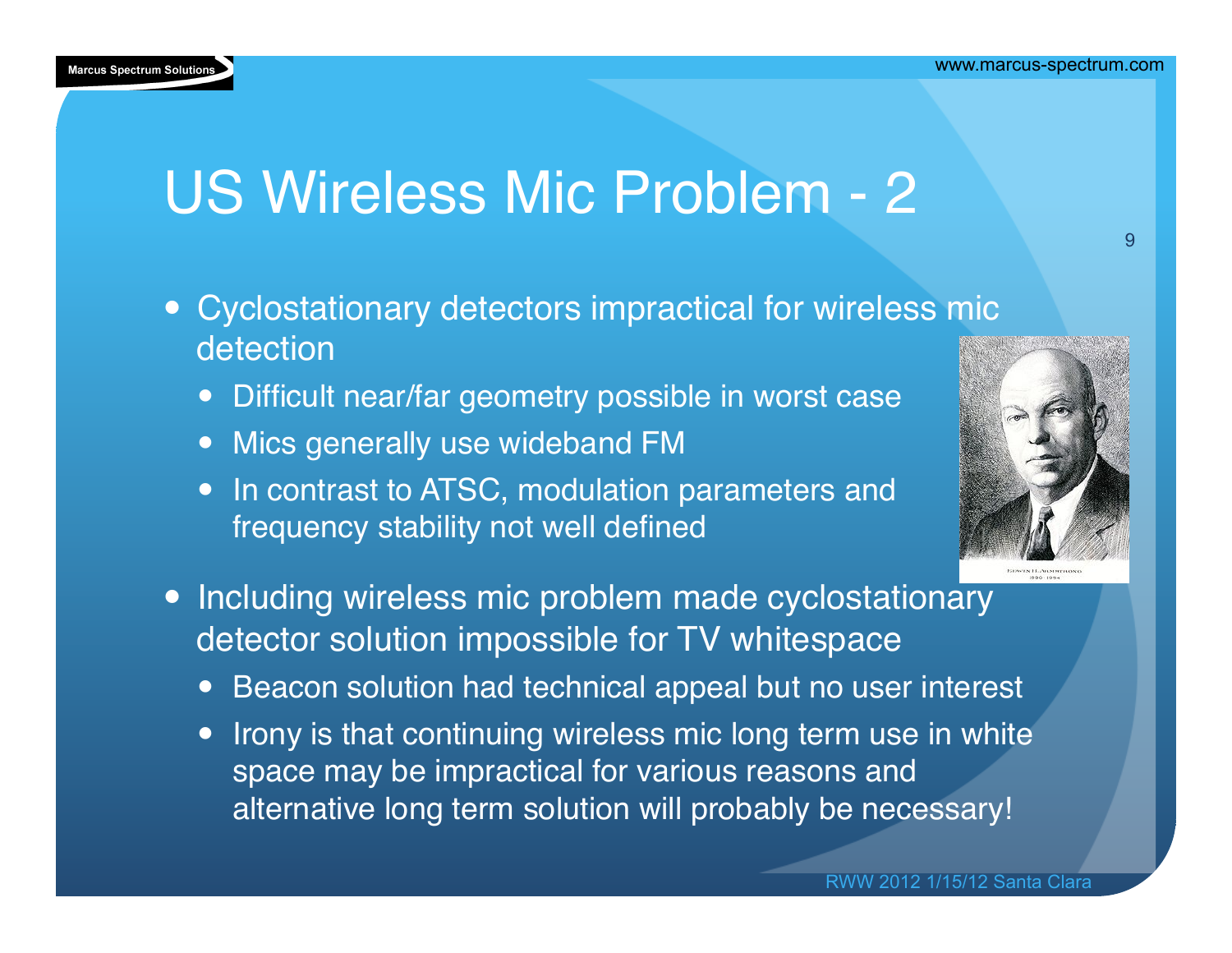

# "Final" FCC Rules

- Adopted in 2010
- Use geolocation approach that was in original proposals but attacted little interest at first.
	- Solved wireless mic issue
	- But lead to new problems since much of wireless mic use is dynamic in time and space (e.g. concerts)
	- Not clear if a practical system can be implemented to handle all wireless mic registration in database
- Dec. 2011 First database approval and first equipment approval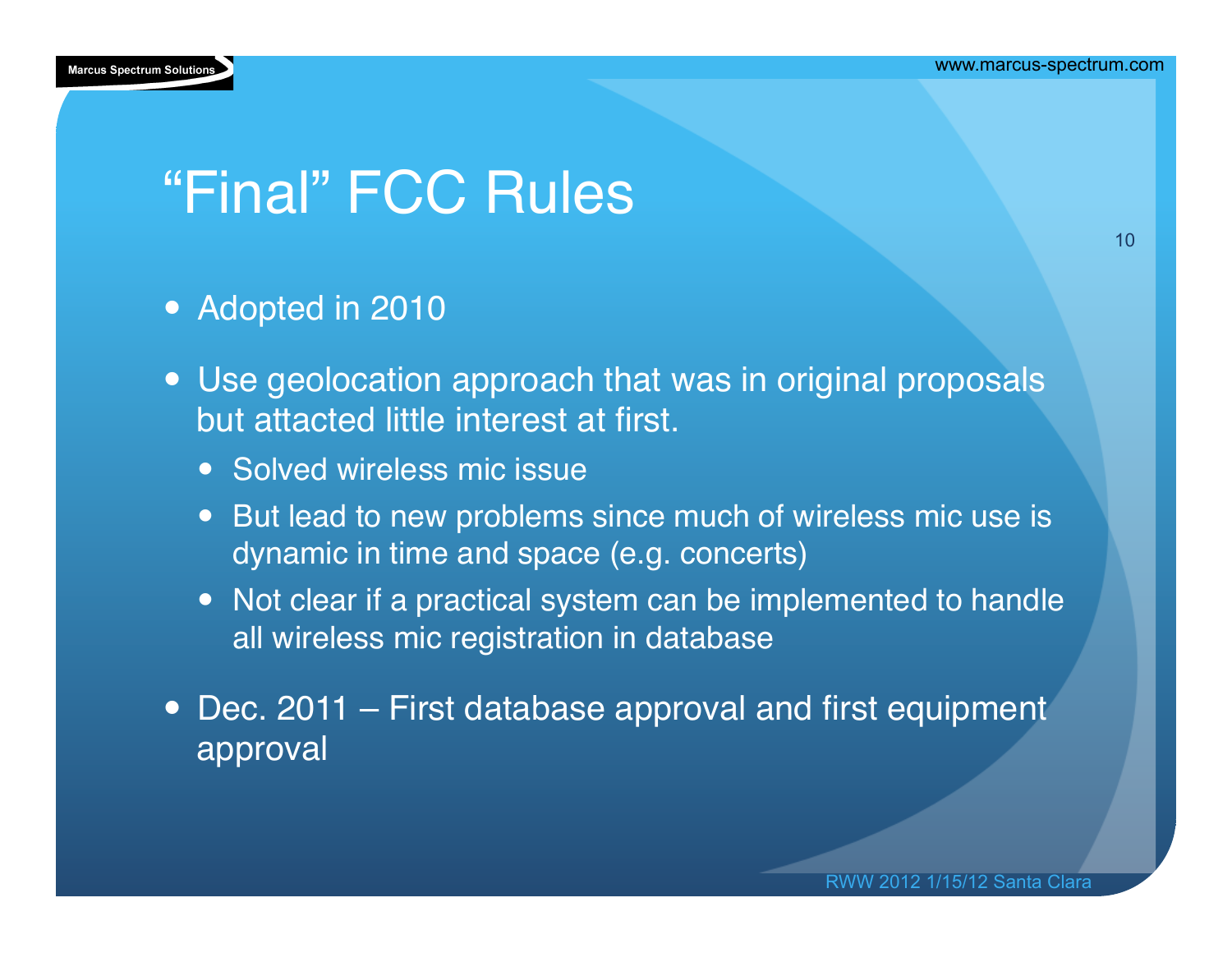

## Next?

11

- Several mainstream manufacturers have urged FCC to loosen out-of-band-emission (OOBE) limits
	- May be trying to recycle Wi-Fi chip design in new band
	- But Wi-Fi has no sensitive neighbors so OOBE limits are loose
	- Adaptrum has demonstrated compliance with OOBE limits at reasonable power output
- FCC has little interest in changing present WS rules until there is practical experience
	- Chicken or egg problem?
- Incentive auction proposal may change VHF/UHF ecology and have domino effect on WS and wireless mics